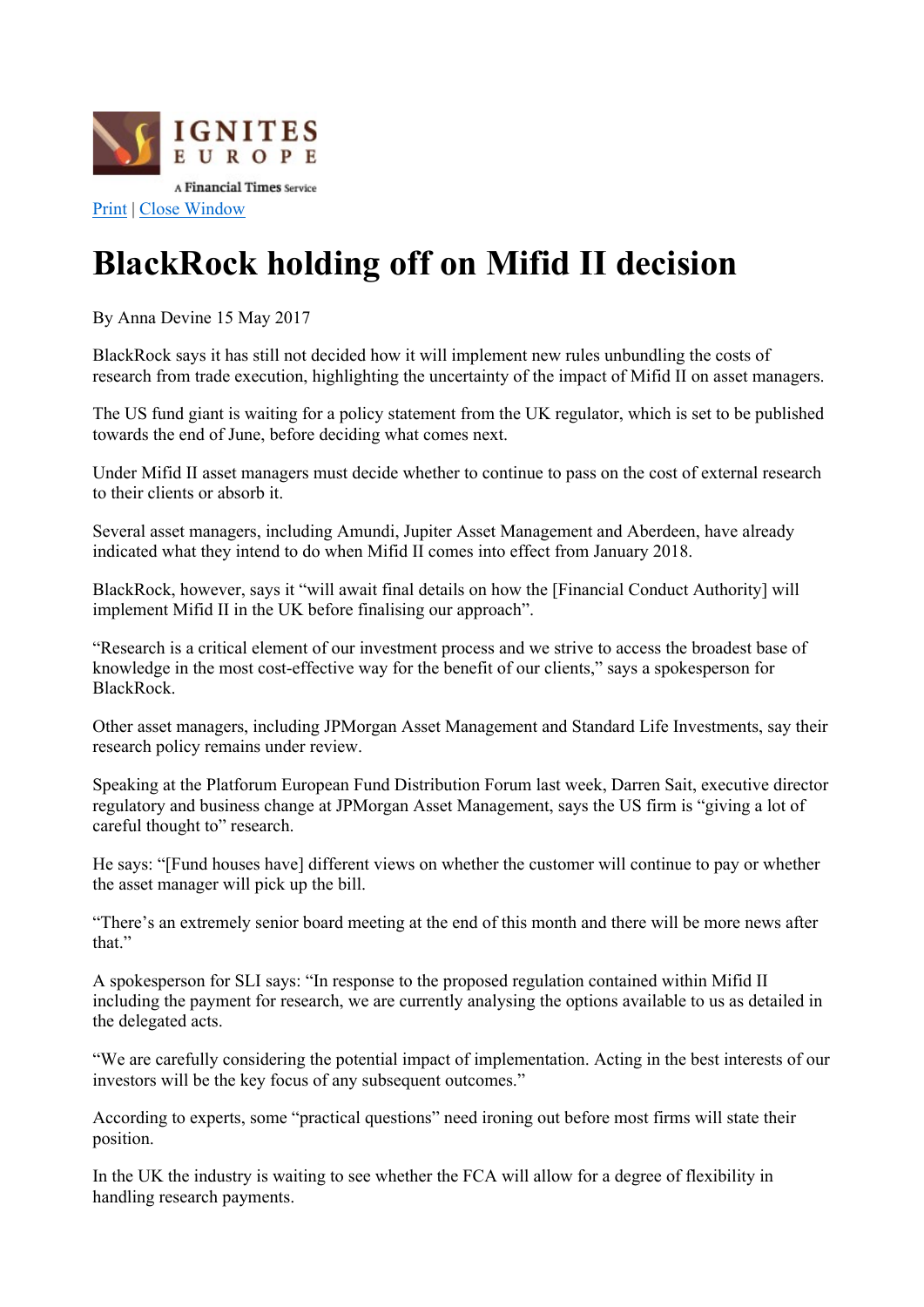Julie Paterson, head of investment management at KPMG, says: "As with almost everything in Mifid II, firms around Europe are encountering specific practical questions as they seek to put the many aspects of Mifid II into effect.

"That is also true in relation to investment research."

A spokesperson for the UK fund trade body, the Investment Association, says there are a number of "options" on how to implement the rules.

For example while it is possible to pay for research alongside commission payments under Mifid, the UK regulator could propose complete separation of research costs from transaction costs.

Attilio Veneziano, founder of Veneziano & Partners, a law firm, says: "[This] more stringent approach, proposed by the FCA, is clearly conflicting with a more practical and market-oriented take on the issue adopted by other regulators across Europe."

Claire Wallace, a senior manager at PwC, says the FCA could shed further light on whether current commission sharing arrangements can "stay".

However, she adds that the industry does not expect anything "radical" from the FCA when it publishes its next policy statement.

Fund firms will still have to make a hard payment from their profit and loss account or use a research payment account to charge investors, she says.

"Ultimately the FCA is leaving it to firms to decide," says Ms Wallace.

Last month the IA provided technical and legal guidelines to its members on the implementation of Mifid II investment research rules.

The FCA is also said to be supportive of a number of Q&As, published by the European Securities and Markets Authority, designed to aid consistent Mifid II implementation by European Union regulators.

Simon Young, co-founder of Heartwood Partners, an investor relations advisory firm, says it would "make sense" for BlackRock to absorb the cost of research from a competitive advantage perspective if in doing so it "pressurises other smaller players to do the same".

Mr Young says: "If it became the industry norm to absorb the cost of research through the P&L it would put more pressure on smaller asset managers with comparatively smaller revenues and higher relative cost bases.

"If these smaller players are hit by an increase in fixed costs, [such as] research, then it may force some smaller asset managers to close or merge, which is entirely likely in [our] view."

Henderson Global Investors was the first asset manager to say it would continue to charge investors for external research, following announcements from Jupiter, M&G Investments and Woodford Investment Management that they would absorb the cost themselves.

Andrew Formica, Henderson's chief executive officer, said he did not see a hard payment for research costs as "necessary" and that other firms, particularly large US houses, thought the same.

Invesco's chief financial officer, Loren Starr, said last month: "Our preferred approach with respect to Mifid II will be to use commission sharing accounts, or CSAs, to fund the research payment accounts contemplated by Mifid to the extent permissible under the final rules."

Mr Starr added that there were "legal and regulatory inconsistencies, which regulators must address", as well as "potential competitive developments" that could affect the degree to which Invesco's approach could be fully implemented.